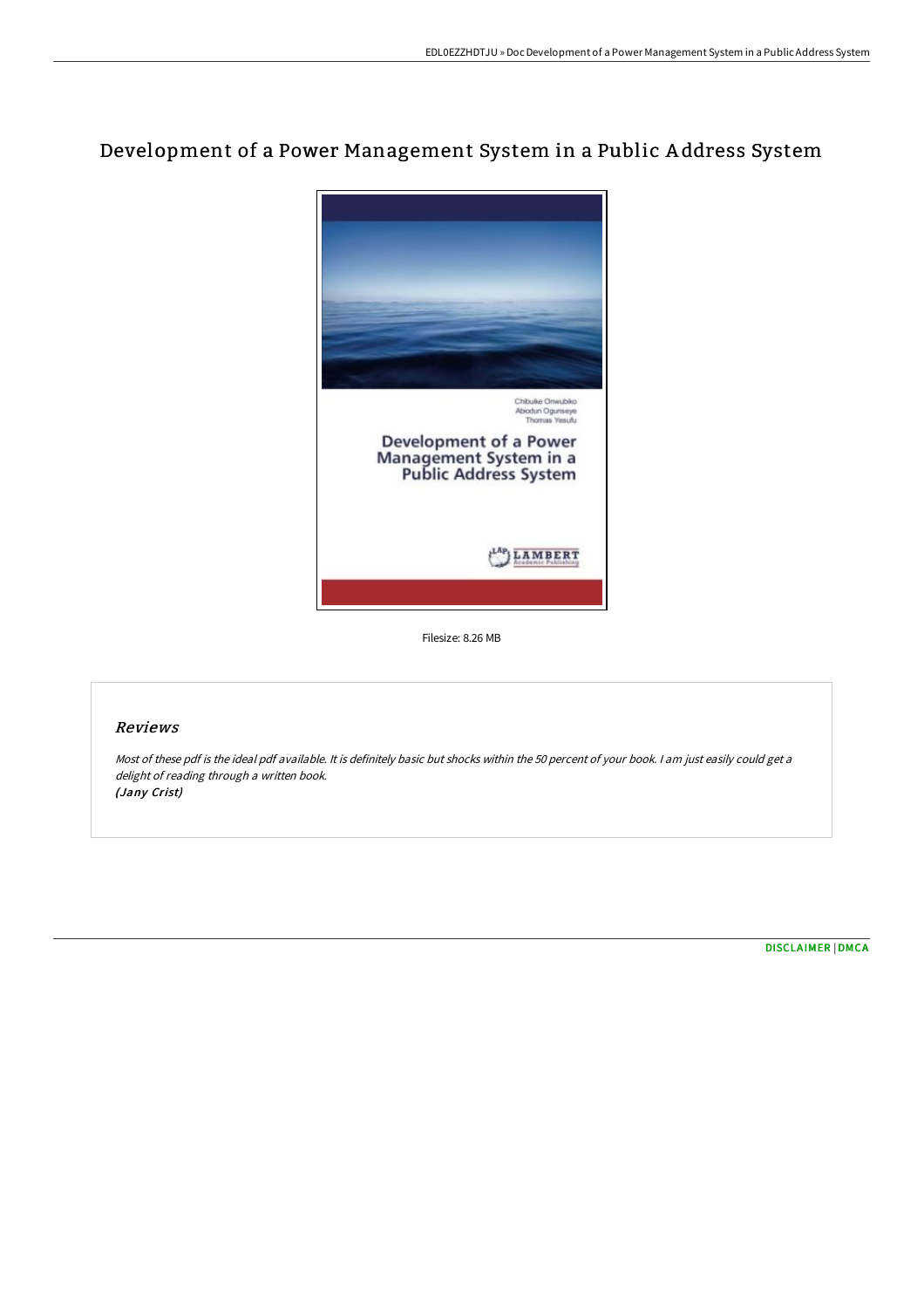#### DEVELOPMENT OF A POWER MANAGEMENT SYSTEM IN A PUBLIC ADDRESS SYSTEM



To download Development of a Power Management System in a Public Address System PDF, make sure you click the hyperlink below and download the file or gain access to other information that are relevant to DEVELOPMENT OF A POWER MANAGEMENT SYSTEM IN A PUBLIC ADDRESS SYSTEM book.

LAP Lambert Academic Publishing Jun 2017, 2017. Taschenbuch. Condition: Neu. Neuware - Electronic devices, circuits and systems are often overweight and more difficult to house because they waste a lot of scarce electricity in their idling mode. Considering the global concern about energy conservation, it is worth redesigning these electronic devices to minimize their idling power in order to better channel the available energy into more productive use. Public address systems waste a significant amount of energy during silent intervals in the input speech signal. In this work, an energy-eEicient public address system with minimal idling power consumption was developed. A microcontroller circuit was used to control a flexible timing, switched public address system based on detected silent speech intervals. There was a thousandth reduction in the idling power consumption of the developed system, which culminated in a better management of speaking activities. Speaking facility managers as well as manufacturers of energy-saving technologies would find this interesting. 80 pp. Englisch.

旨 Read [Development](http://albedo.media/development-of-a-power-management-system-in-a-pu.html) of a Power Management System in a Public Address System Online  $_{\rm PDF}$ Download PDF [Development](http://albedo.media/development-of-a-power-management-system-in-a-pu.html) of a Power Management System in a Public Address System